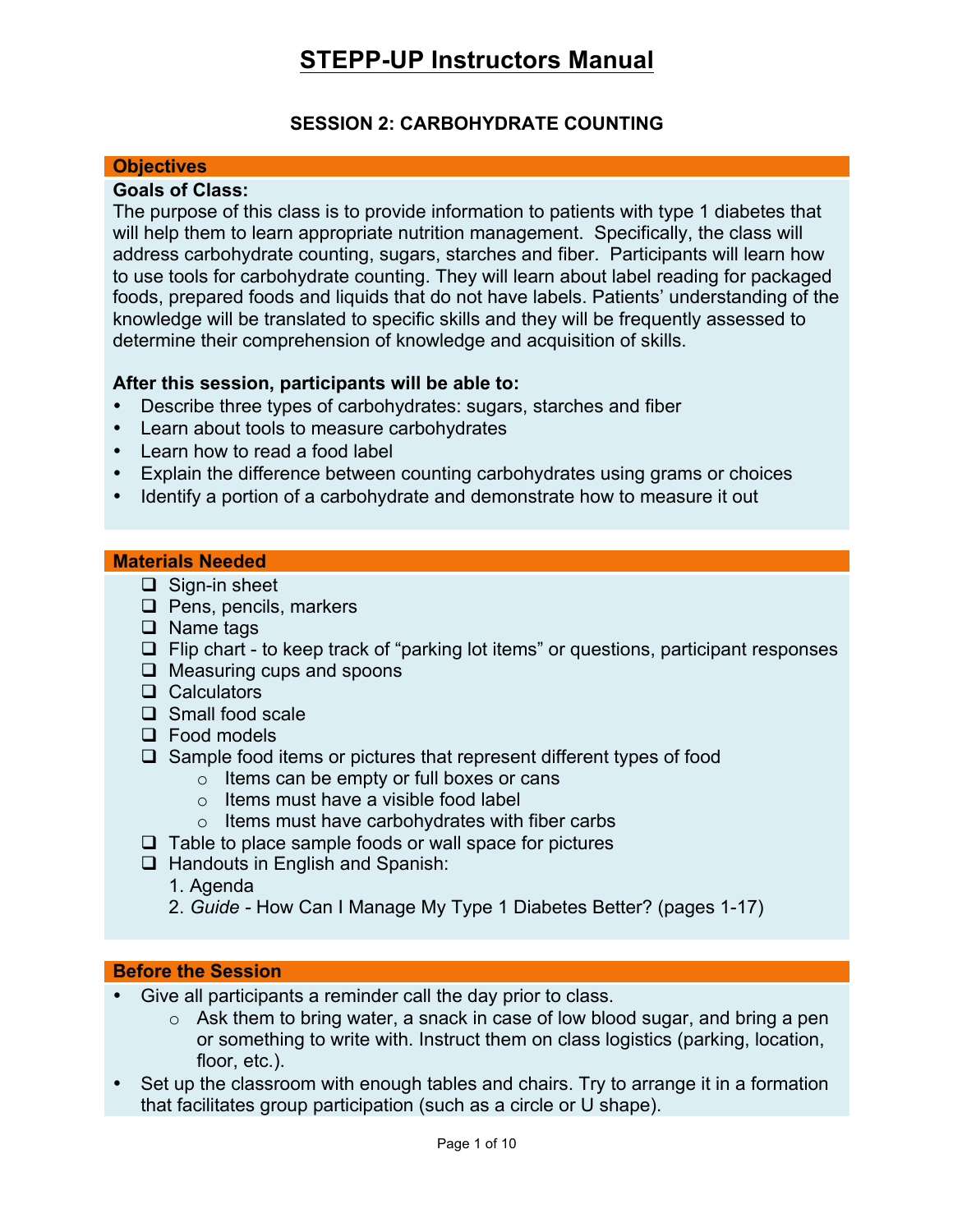• Prior to class, set up the food models for the activities [If you have assistants, they can set up food model activities while the discussion is taking place].

| <b>Agenda</b>                                                                                                                                                                                                                                                                                                                                                                                                                                                                                                                                                                                                                                                                                                                                                                                                                                                                                                                                                                                               | <b>Estimated Time</b> |
|-------------------------------------------------------------------------------------------------------------------------------------------------------------------------------------------------------------------------------------------------------------------------------------------------------------------------------------------------------------------------------------------------------------------------------------------------------------------------------------------------------------------------------------------------------------------------------------------------------------------------------------------------------------------------------------------------------------------------------------------------------------------------------------------------------------------------------------------------------------------------------------------------------------------------------------------------------------------------------------------------------------|-----------------------|
| I. Welcome                                                                                                                                                                                                                                                                                                                                                                                                                                                                                                                                                                                                                                                                                                                                                                                                                                                                                                                                                                                                  | 3 minutes             |
| II. Introduction<br>a. Icebreaker                                                                                                                                                                                                                                                                                                                                                                                                                                                                                                                                                                                                                                                                                                                                                                                                                                                                                                                                                                           | 5 minutes             |
| <b>III. Nutrition Session</b>                                                                                                                                                                                                                                                                                                                                                                                                                                                                                                                                                                                                                                                                                                                                                                                                                                                                                                                                                                               | 110 minutes           |
| a. Why do I need to learn about carbohydrates?<br>b. Can you tell me more about carbs?<br>c. Can you tell me more about sugars?<br>d. Can you tell me more about starches?<br>e. Can you tell me more about fiber?<br>Do carbs raise my blood sugar?<br>f.<br>g. What is carb counting? And why does it matter in Type 1<br>diabetes?<br>h. How do I count carbs?<br>What are some tools for carb counting?<br>İ.<br>Do you have tips of how I can carb count with my hands?<br>j.<br>k. What are some examples of 15 grams of carbs in foods?<br>Can you tell me the basics about food labels?<br>L.<br>m. Why should I learn to read food labels?<br>n. How do I figure out the real amount of carbs in packaged food<br>or liquids?<br>o. What if I am going to have more than one serving of<br>carbohydrates from packaged foods or liquids?<br>p. What about the other carbs on the food labels of packaged<br>foods and liquids?<br>q. What about prepared foods an liquids that do not have labels? |                       |
| <b>IV. Closing</b>                                                                                                                                                                                                                                                                                                                                                                                                                                                                                                                                                                                                                                                                                                                                                                                                                                                                                                                                                                                          | 2 minutes             |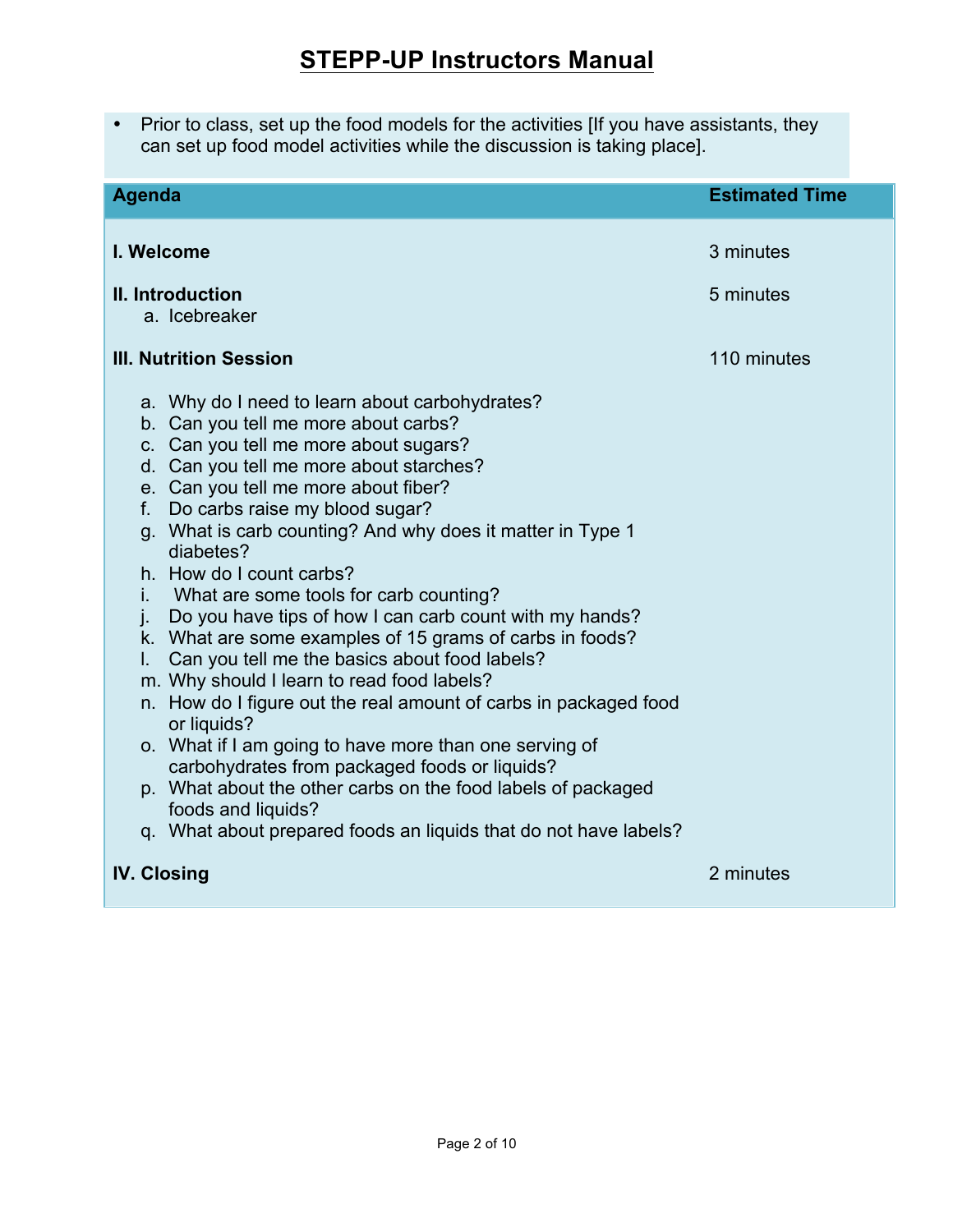### **I. WELCOME (3 MINUTES)**

- A. Greet participants as they arrive, give them a nametag to fill out.
- B. Give each participant a participant notebook with handouts

### **II. INTRODUCTION (5 MINUTES)**

[If the space allows, set up tables and chairs in a U shape so everyone can see each other. Make the nutrition session as interactive as possible; ask questions frequently and get everyone involved.]

- A. *Welcome everyone to the program. Begin* by introducing the staff and any volunteers. We are here to learn about nutrition labels, carbohydrate counting and other food related factors that will help keep your blood glucose/sugar within limits and help with your diabetes.
- B. Today you will learn about:
	- Reading a food label
	- Carbohydrate counting using the "Choice" method
	- Carbohydrate counting using grams of carbohydrates
	- The difference between sugars, starches and fiber
	- How fiber effects blood glucose levels
	- Different tools to help count carbohydrates
- C. *Set some initial ground "rules."* [Have these already written out on the flipchart, with space to add additional rules. These can be referred to throughout the program if necessary. If there are no new people, just remind everyone about the rules.]
	- 1. Everyone is to respect each other.
	- 2. One person talks at a time.
	- 3. Please refrain from using your cell phone and texting. If you need to make or receive a call, please step out of the room.
	- 4. Confidentiality—everyone should respect each other's privacy by not talking about one another outside of the program.
	- 5. Note that some people prefer to say blood glucose and others blood sugar. Have your audience decide which terminology they prefer.

*Ask the group if there are any other rules they would like to suggest.*

Finally, we encourage all questions. NO question is a stupid question.

Sometimes you might ask a question that we do not know the answer to right away. When this happens, we will write it down on this flip chart to remind us to find out the answer.

*-Ask if there are any other rules they would like to add. -Ask if everyone in the group can agree to all of the rules.*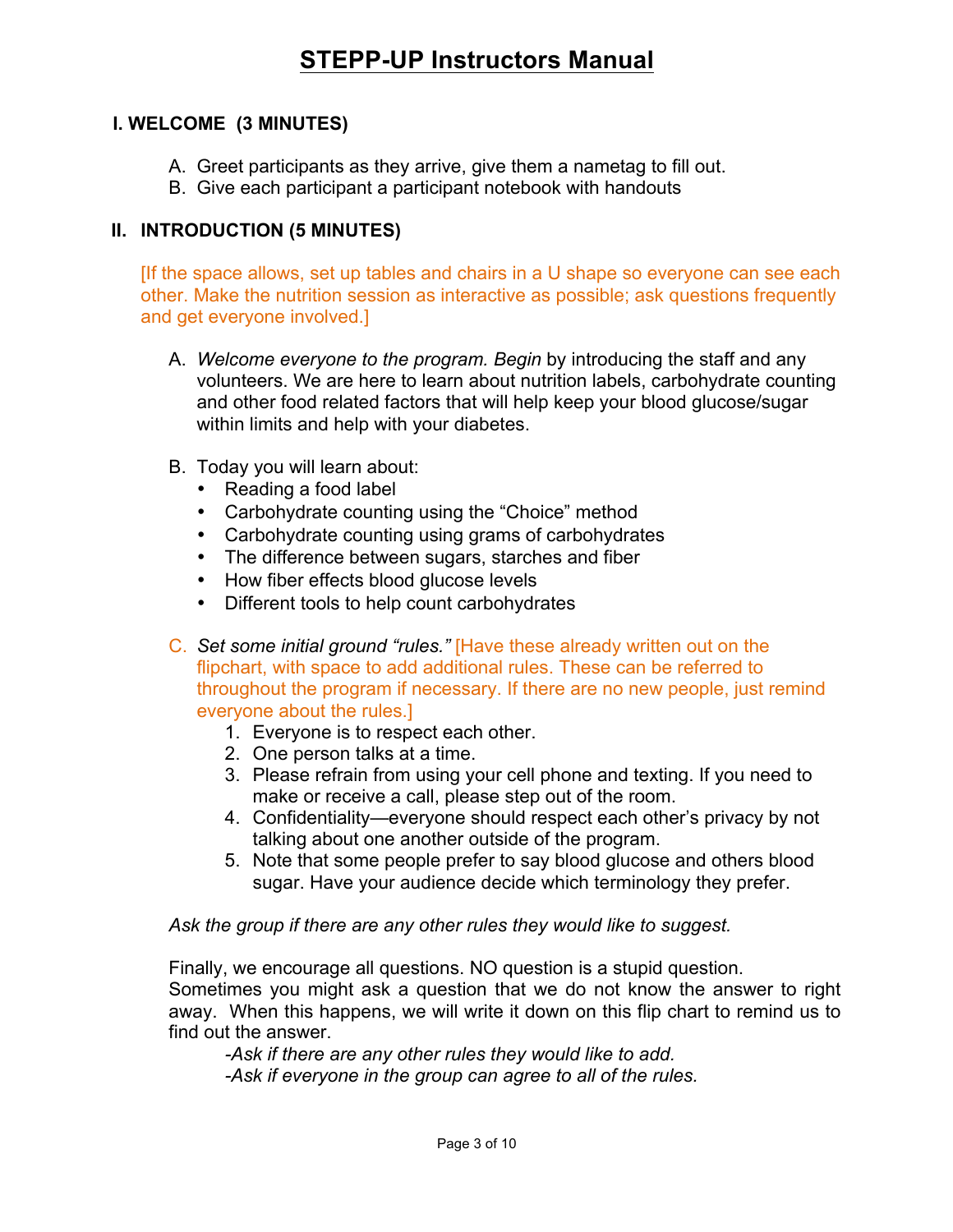D. **Icebreaker**: *Form a circle and have each person introduce himself or herself and tell the group their favorite fruit they enjoy eating. You can use a ball to facilitate the process. For example: Jackie has the ball and states:* "My name is Jackie, and I enjoy mango*.*" *Jackie would then toss the ball to someone else, and it is then that person's turn. Repeat until everyone has had a chance to introduce themselves and state an activity they enjoy.*

### **III. NUTRITION SESSION (110 MINUTES)**

### **A. Why do I need to learn about carbohydrates?** *(Fast paced, keep this to 3 minutes or less)*

- When you have type 1 diabetes your body does not make insulin. So, you must give yourself insulin. The amount of insulin you give yourself depends on your blood sugar level and the food you eat.
- Most of the insulin you give goes to helping your body use carbohydrates. A carbohydrate is called a carb for short. Carbs give you energy. They also keep your brain and muscles working. You need insulin and carbs to stay alive and healthy!
- The problem with carbs is that people do not eat the same thing every day. One day you may eat rice. The next day you may eat potatoes. One day you may eat more, the next day less. That means you need to give a different amount of insulin before the meal to keep your blood sugar level normal.

#### 1. **Can you tell me more about carbs?** *(Fast paced, keep this to 3 minutes or less)*

All food is made up of three parts:

- a. Fat
- b. Protein
- c. Carbs

Carbs are the main source of energy for our bodies. Carbs become sugar in our blood stream. Carbs are considered either simple carbs or complex carbs. The difference is how quickly the carb is digested and enters the blood stream.

There are three types of carbs:

- a. Sugars Simple carbs
- b. Starches Complex carbs
- c. Fiber Complex carbs

Some food we eat fit in to one of the carb categories but many foods can fit in two or all three categories.

**3. Can you tell me more about sugar carbs?**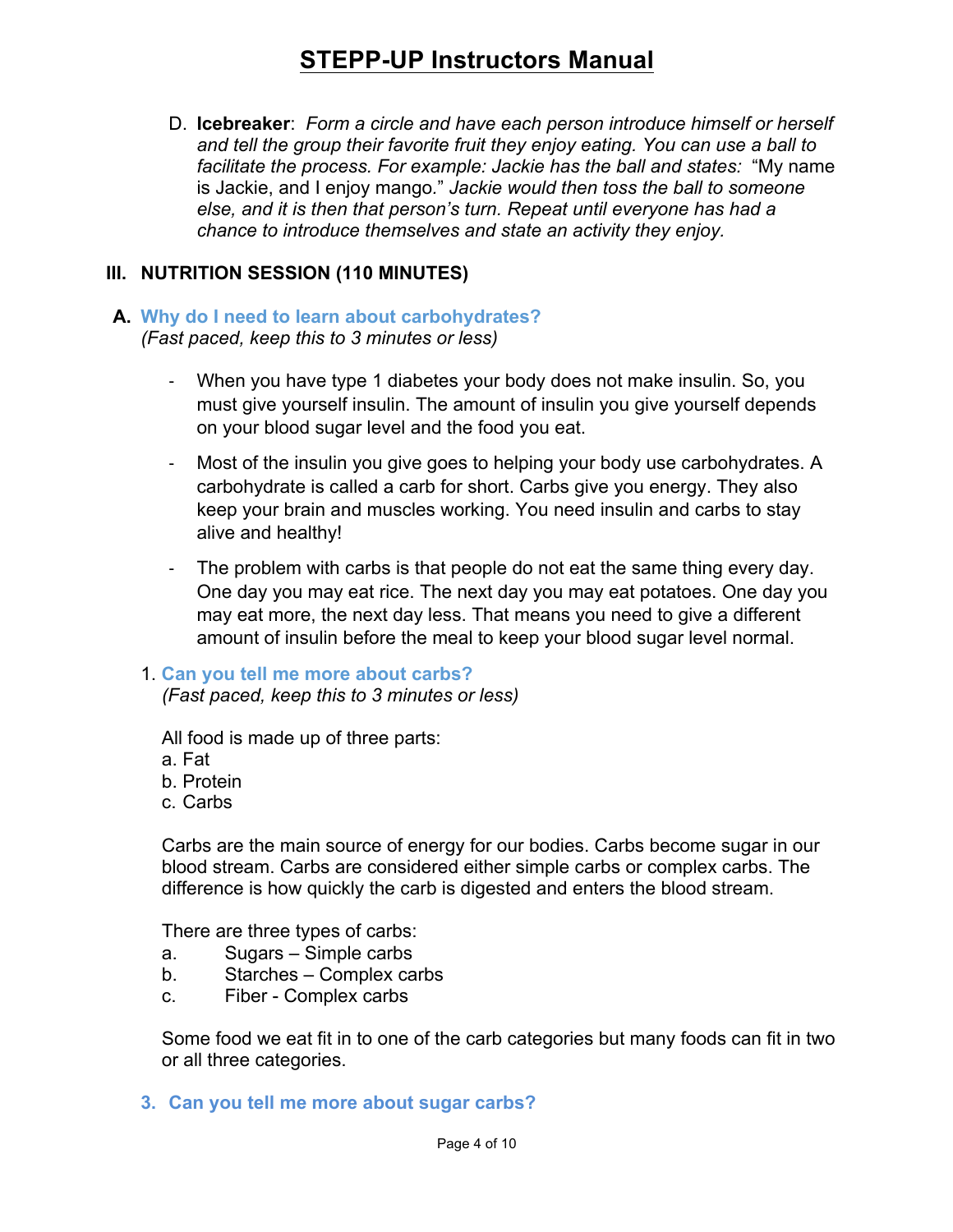*(Fast paced, keep this to 5 minutes or less)*

Sugars are simple carbs. Your stomach absorbs sugars very quickly. Then they go into your blood stream. Even your mouth absorbs sugars. So, if you suck on a piece of candy, the sugar goes straight from your mouth into your blood stream. That means these simple sugar carbs are great for treating low blood sugar. But if you eat too much, they can also cause high blood sugar levels. Sugar carbs comes in many forms. There are over 25 kinds of sugars. Can you tell me some common names for sugar?

Allow participants to respond and write their answers on board/paper. Key concepts to add to participant response if not given.

- Some common names for sugar are table sugar, corn syrup and honey.
- Simple carbs include: (Show some of these items)
	- Honey
	- Milk
	- Syrup
	- Table sugar and anything with sugar added to it
	- Fruit
	- Juices
	- Regular sodas

### **4. Can you tell me more about starches?**

*(Fast paced, keep this to 10 minutes or less)*

Starches are called complex carbs. They take longer to digest. They may raise your blood sugar levels for a long time after you eat them.

There are many types of complex starch carbs. Can you tell me some complex starch carbs?

Allow participants to respond and write their answers on board/paper. Key concepts to add to participant response if not given.

Anything made with flour like:

Show some of these items (food models)

- Breads
- Pastas
- Tortillas
- Cereals
- Cookies
- Whole grains and food made from them, such as oatmeal, 100% whole-grain pasta, and 100% whole-grain breads are better choice to consider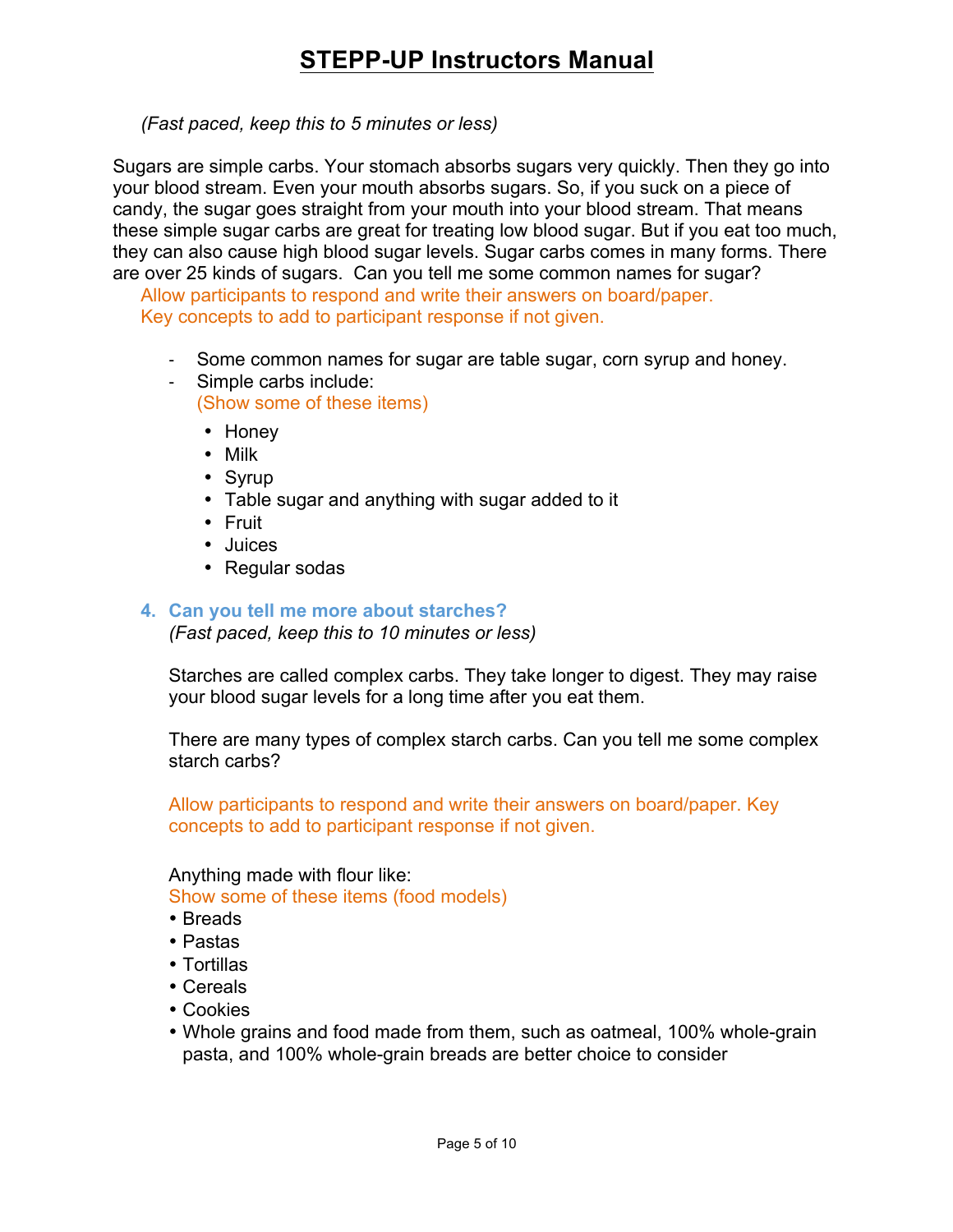Starchy vegetables:

- Potatoes
- Sweet potatoes
- Corn
- Pumpkin
- Beans
- Lentils
- Peas

Starchy fruits

- Plantains
- Bananas
- Dried fruits apricots, figs, raisins

Complex carbs include all:

• Green veggies

**4. Can you tell me more about fiber?**

*(Fast paced, keep this to 1 minute)*

Fiber is a form of carbohydrate that does not go into your blood stream. It comes from plants. Your body cannot digest it. Fiber adds bulk to your diet. It is very important for keeping your intestines healthy. Since fiber carbs do not go into your blood stream, you do not have to count them they way you do sugar and starch carbs. We will talk about that more a little later.

### **6. Do carbs raise my blood sugar level?**

*(Fast paced, keep this to 1 minute)*

In most cases, carbs do raise your blood sugar levels. Simple carbs do it more quickly than complex carbs. So, you use simple carbs to treat low blood sugar levels. Complex carbs may make your blood sugar levels go up slowly over time.

Eating carbs along with protein and fat can slow down how quickly you absorb the carbs. It can cause higher blood sugar levels over a number of hours.

### **B. What is carb counting? And why does it matter in type 1 diabetes?** *(Fast paced, keep this to 2 minutes or less)*

Carb counting means learning how many carbs you eat in a meal or snack. This is so you can give just the right amount of insulin for the carbs you are eating.

If you give the right amount of insulin for the carbs you eat, then your blood sugar levels will not go too high. They should also come back down to normal in a few hours.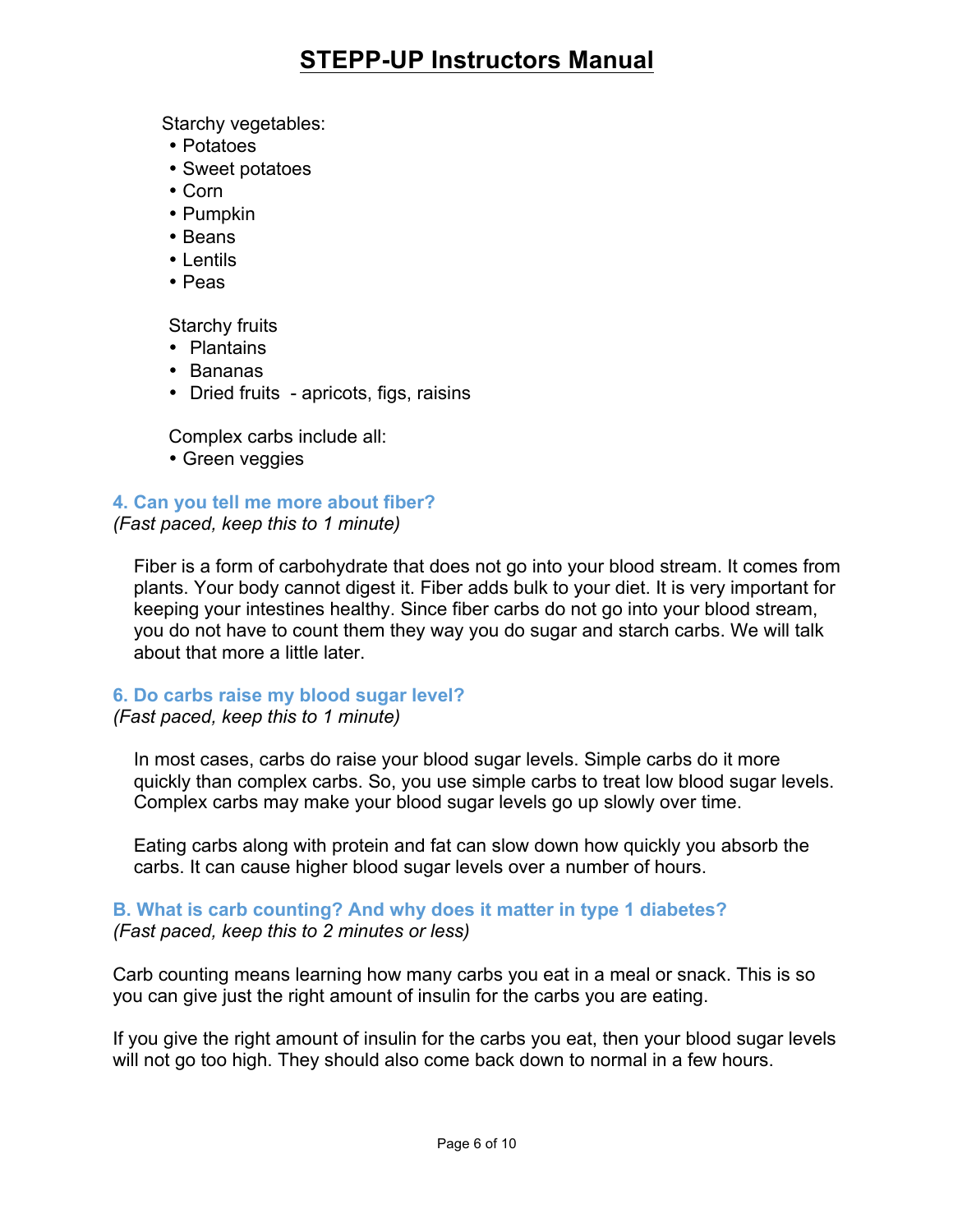If you do not give enough insulin for the carbs you eat, your blood sugar levels will go too high. If you give too much insulin, they can go too low.

Many years ago, we used to tell people with diabetes that they needed to eat the same amount of carbs at each meal. We had people take the same amount of insulin with each meal. We had them eat the same amount and the same type of food. This made people with diabetes unhappy because they could not eat freely, like other people. Experts came up with the idea of carb counting and giving different amounts of insulin based on the carbs in the meal to fix this problem.

### 1. How do I count carbs?

*(Fast paced, keep this to 10 minutes or less)*

To carb count you need to learn how to read food labels. You also need to learn how to find the amount of carbs in the foods you are eating.

Carbs are counted in grams. One serving of carbs is 15 grams. A food that has 15 grams of carbs is "one carb serving".

One carb serving = 15 grams

To learn about carb counting, it is best to work with a dietitian. She or he can help you with carb counting your basic foods. You can also use a book or an app to figure out how many carbs are in a food.

Often it helps to measure and weigh the food. This works well if you are at home. In time, you will learn how to guess how many grams of carbs are in the foods you eat.

**[Show a serving of 15 grams of carbohydrates using the food models and refer back to guide pages 9-13.]**

**2. What are some tools for carb counting?** *(Fast paced, keep this to 4 minutes or less)*

An important part of carb counting is knowing how much of a certain food you are eating. **Measuring cups** and a **scale** are helpful tools for this. When you measure, it helps give you a good visual idea of how different servings look like on a plate, in a bowl, or in a glass.

### **[Show measuring cups and scale]**

For instance, measure 1/3 cup of rice onto your plate when you are eating at home. 1/3 cup rice is equal to 15 grams of carbs. After you have done this a number of times, you will know what a 1/3 cup serving looks like on a plate. Then you will be able to estimate a 1/3 cup serving size without having to measure each time.

1/3 cup serving of rice = 15 grams of carbs.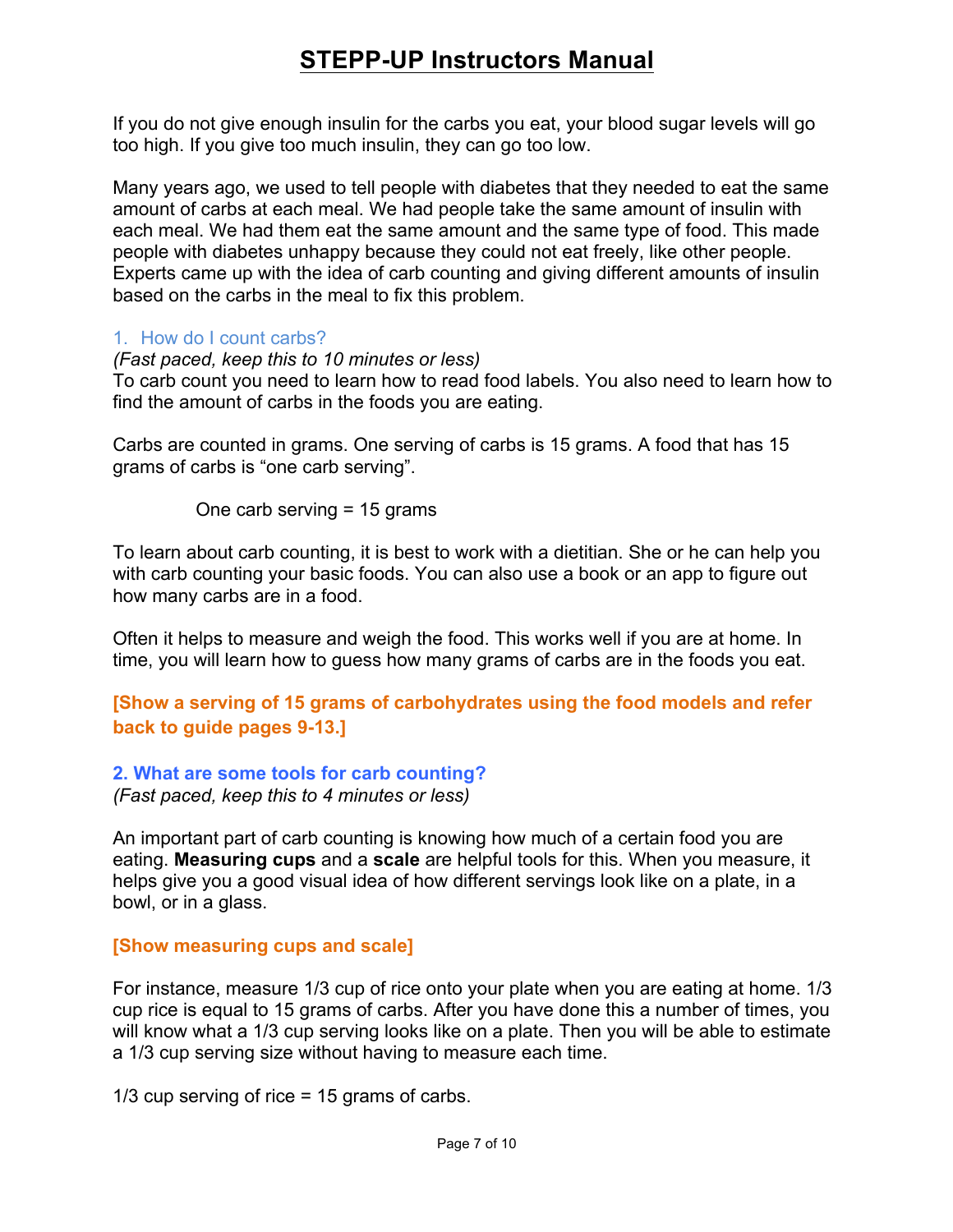**[Show what a serving of rice -15 grams of carbohydrates looks like on a plate]**

**3. Do you have some tips of how I can carb count with my hands?** *(15 minutes including practice)*

Your hands can also help you estimate portion sizes. This is helpful when you are eating away from home. **Remember, this is just an estimate and depends on the size of your hand.** For instance, if your hand is large, your fist may be equal to more than a cup. **[Refer to page 8 of the How Can I Manage My Type 1 Diabetes Better?]**

**Handful** = ½ cup (120 ml) - 1 oz. snack food (nuts or pretzels)

**Fist** = 1 cup (240 ml) - 3 servings of pasta or 45 g carbohydrates

**Thumb Tip =** 1 tsp. (5 ml) - A serving of low fat mayonnaise or margarine

Palm = 3 oz. (85 g) - A cooked serving of meat

**Thumb** = 1 oz. (30 g) or 1 - Tablespoon like a piece of cheese

### **\*\*Activity\*\***

**Food items should be placed on the table. Demonstrate estimated portions using hands and food models. Have the participants practice with different food items and their hands to make a serving size. Also have them practice with measuring cups and spoons. See how close they are when comparing hands, cups and spoons.**

4. What are some examples of 15 grams of carbs in foods? *(5 minutes or less)* **[See List of foods provide in guide (How Can I Manage My type 1 Diabetes Better? Pages 9-13]**

This is a list of food items you can use for carb choices. Work with a dietitian to help you with your meal planning until you get the hang of it. Have any of you tried this method of carb counting before? Was it helpful? Why or Why not?

Remember, 15 grams = one carb serving

C. Can you tell me the basics about food labels? *(5 minutes)*  [Refer to page 14 of the guide]

All packaged foods and liquids have a **nutrition label**. Can anyone tell me was information the can find on a food label?

**Nutrition Facts** 

Page 8 of 10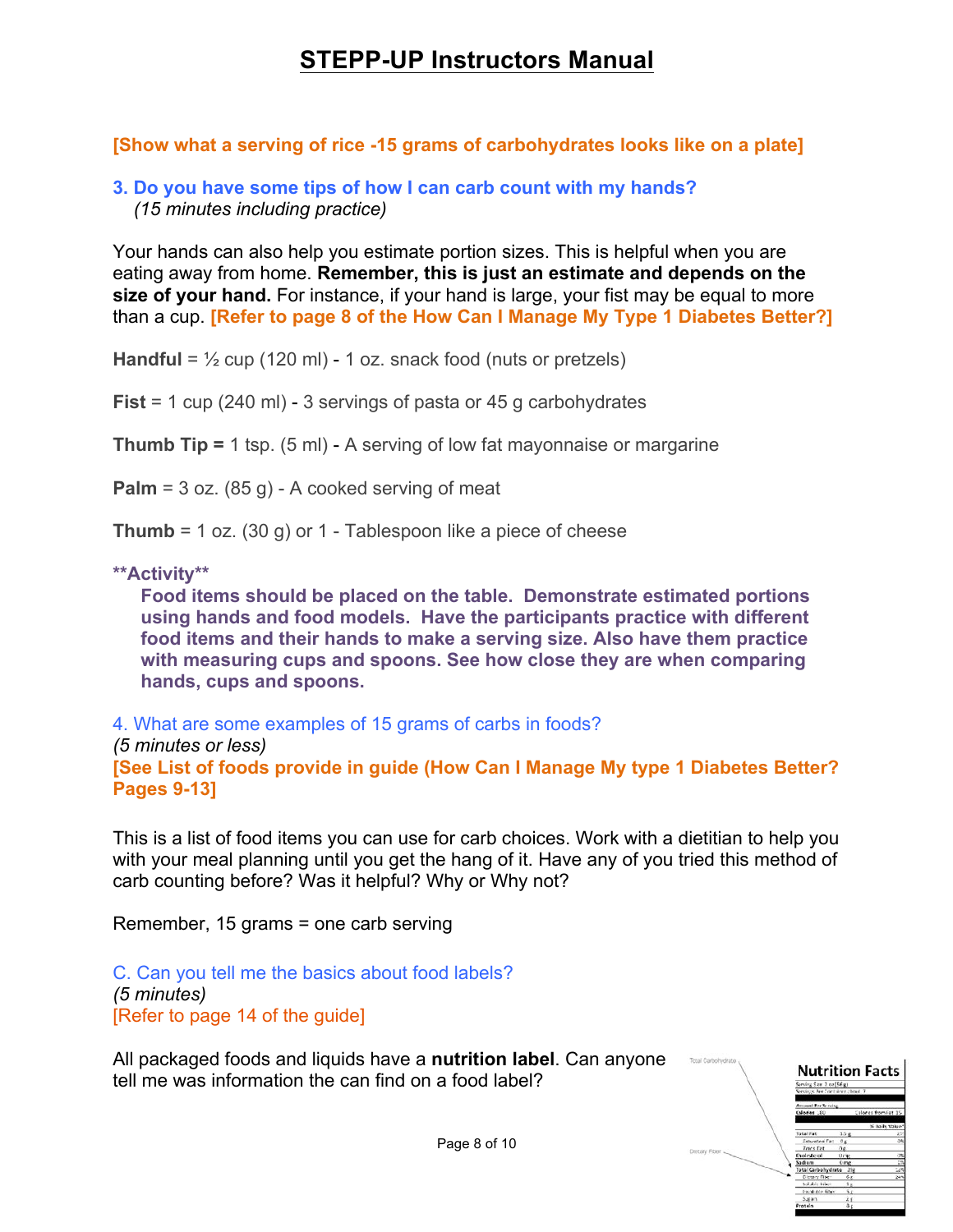Allow participants to respond and write their answers on board/paper. Key Concepts to add to participant response if not given.

The label includes:

- How much a **serving size** is
- How many **calories** in a serving size
- How much **fat** is in a serving size and if the fat is a **saturated** or a **trans fat**
- How much **cholesterol** is in a serving size
- How much **sodium** is in a serving size
- How many **grams of carbs** are in a serving size
- How much **fiber** is in a serving size
- How much **sugar** is in a serving size
- How much **protein** is in a serving size
- How much **nutrients** such as vitamin A, vitamin C, calcium, and iron.

### 6. Why should I learn how to read food labels?

 *(15 minutes including activity)* 

With diabetes, it is important to learn how to read food labels so you can figure out the **real amount of carbs** in the packaged food or liquid.

### **\*\*Activity\*\***

**Set food items on a table. Make sure all items have a readable label and that the label has fiber carbs. Participants should also have a pencil, paper and a calculator.**

**Have all of the participants pick a packaged item off the table to practice reading a food label. Have them locate the following parts of a label. Make a special note to understand how much a serving size is for the item they are viewing (servings per package vs. serving size). Ask people to tell you how many carbs they would have if they ate just one serving. Ask participants to identify the carbohydrates on the package and ask if there are any with fiber carbs. Ask if anyone made an adjustment to the amount of carbs they would eat due to the item having fiber carbs.**

There is a trick to figure out the "real" amount of carbs in packaged foods and liquids. It has to do with **Dietary Fiber** on the label. Who thinks if there is dietary fiber in a food the amount of carbs are actually higher? Who thinks lower? The answer is lower.

### 7. How do I figure out the real amount of carbs in packaged foods or liquids? *(15 minutes including activity)*

So of course determining the "real" amount of carbs in packaged food and liquids has to try and trick you. You may have to do some math if there is Dietary Fiber on the label.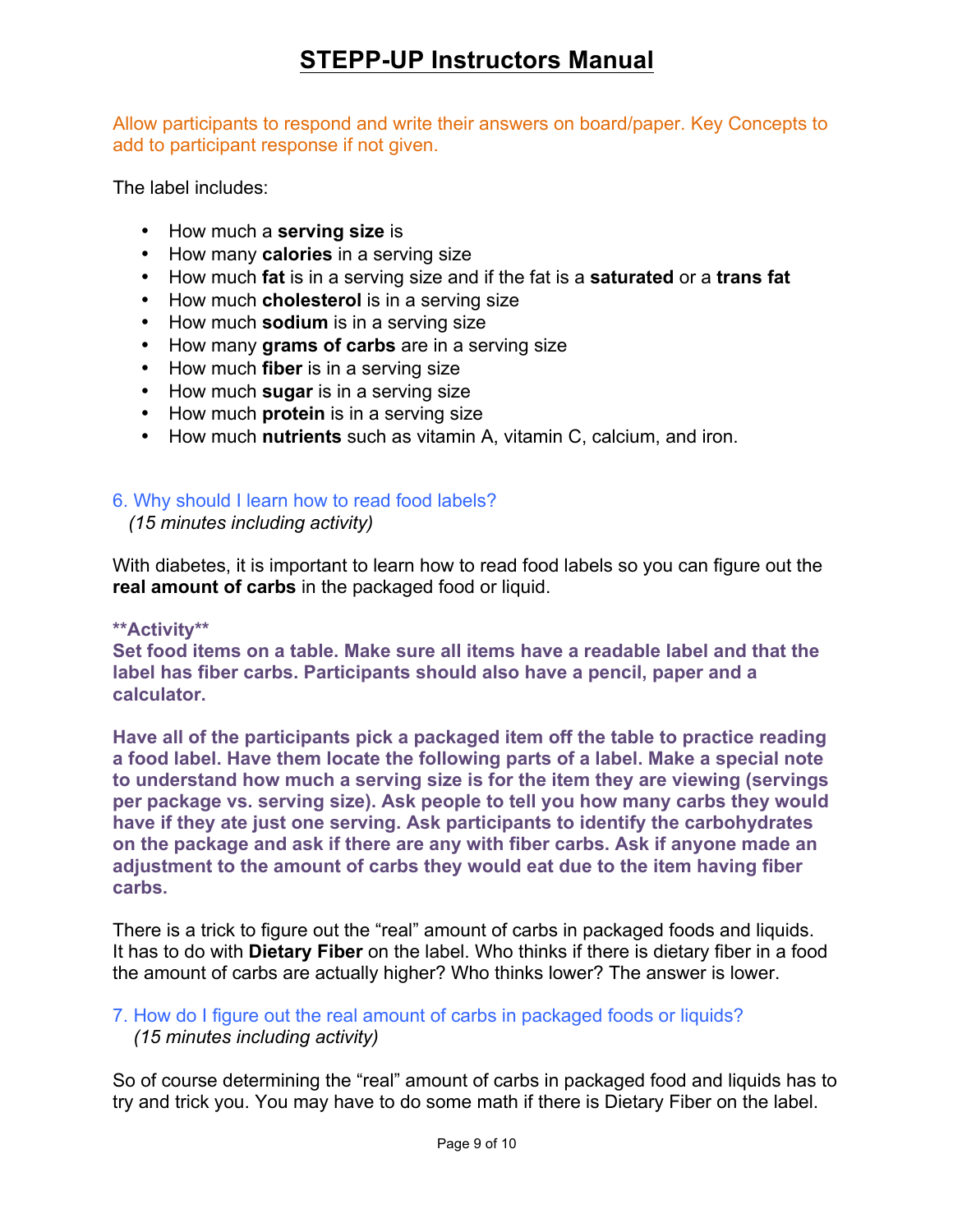The body cannot digest dietary fiber. Fiber helps to move food through your body. Fiber can also reduce the amount of carbs you are eating. To find out the amount of carbs you need to give insulin for, you need to **subtract** the dietary fiber from the total carbohydrates listed on the food label if the fiber carbs are 5 grams or more.

**Remember -** Only do this if the dietary fiber is 5 grams or more. If the dietary fiber is 4 grams or less, **do not** subtract the dietary fiber.

#### **\*\*Activity\*\***

**Have an example food label to demonstrate. Have participants relook at the food label for the item they chose. Have participants find the total carbohydrates and write the number down on their paper. Next have them find fiber carbs and write that down. Ask them to subtract the fiber carbs and write the "real" amount of carbs. Volunteers can assist participants. Provide an example:**

**Here is an example.**

**Let's say you will eat one serving of the pasta for the label on page 14. In that label, the total carbohydrates are 39 grams. The dietary fiber is 6 grams.**

**The math looks like this:**

**Total carbohydrates per serving are 39 minus 6 grams of dietary fiber = 33 grams.**

#### **39 – 6 = 33**

**So, 33 grams is the real amount of carbs you will eat.**

**Then you would use 33 grams to figure out a carb bolus. A carb bolus is the dose of insulin you give before you eat. You can also use 33 grams to see if you are eating the right amount of carbs for your meal or snack.**

8. What if I am going to have more than one serving of carbohydrates from packaged foods or liquids?

*(15 minutes including activity)*

If you are going to have more than one serving, figure out the real amount of carbs based on how many servings you are going to have.

**\*\*Activity\*\***

**Have an example food label to demonstrate.**

**Let's say you are going to have 2 servings of pasta from the label on page 14. In other words, each serving is 2 ounces. And you are going to have 4 ounces because 2 servings times 2 ounces equals 4 ounces.**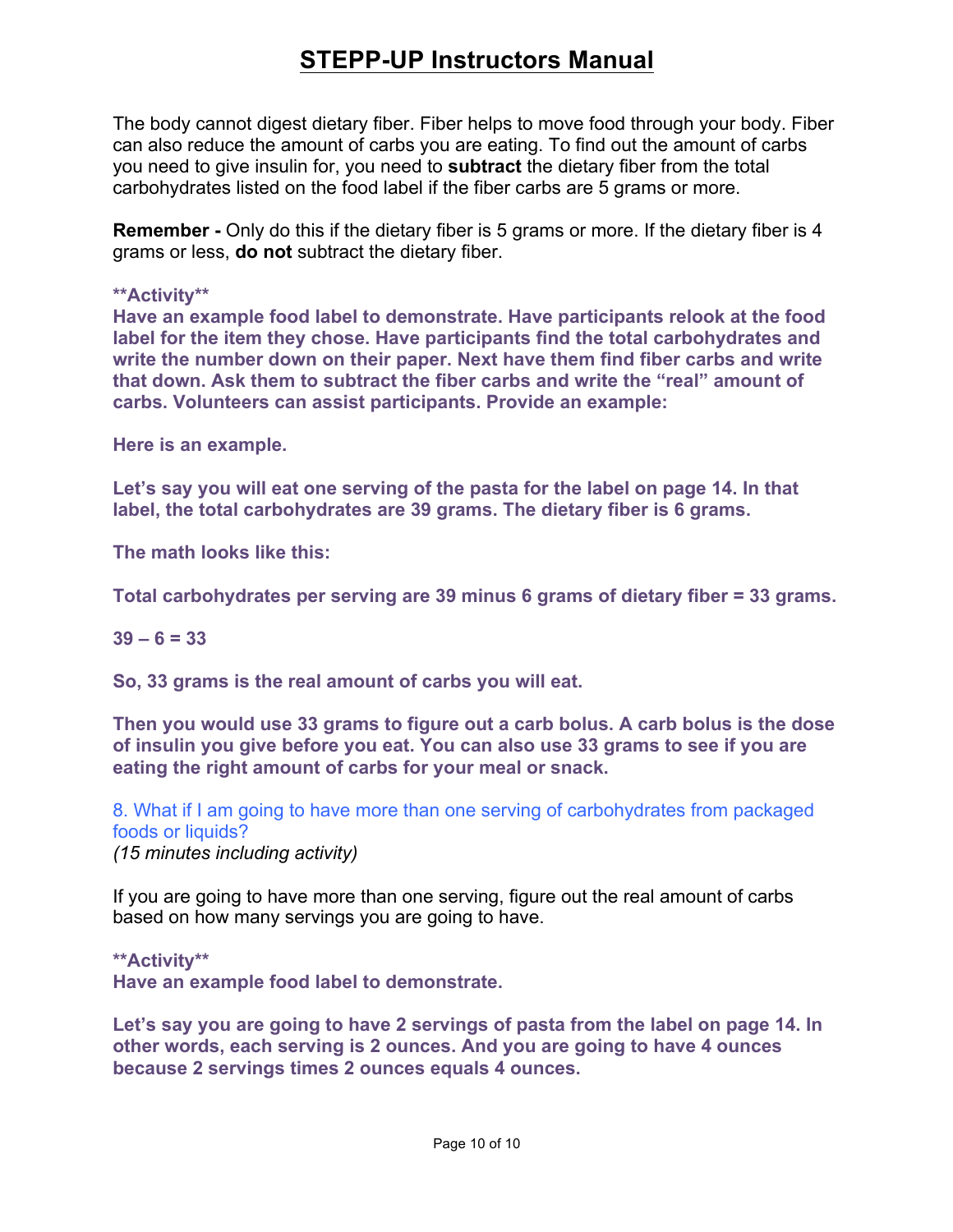**The math to figure out the real carb amount looks like this:**

**Total carbohydrates per serving are 39 grams x 2 servings = 78 grams of carbohydrates.**

**Dietary fiber per serving is 6 grams x 2 servings = 12 grams of dietary fiber**

**So, total carbs are 78 grams minus 12 grams of fiber = 66 grams**

**Then 66 grams is the real amount of carbs you will eat with 2 servings.**

**Now you try. Pass the food item you have to the person to your left. Figure out your real carbohydrates if you are going to have 2 servings of that item.**

## 9. What about the other carbs on the labels of packaged foods and liquids?

### *(5 minutes)*

There are other types of carbs listed on the labels. They include sugars, such as sugar alcohols. Sugar alcohols sweeten foods. They do not raise the blood sugar levels as much as natural sugars do. Talk with your diabetes team members to learn how to count these in your diet. In most cases, they will not raise your blood sugar levels much. But they can have an impact. [Show participants some products that contain sugar alcohols]

## 10. What about prepared foods and liquids that do not have labels?

### *(5 minutes)*

When food does not have a label, carb counting is hard. This can be because you are cooking food at home. Or it can be because you are eating take-out food or food in a restaurant.

At home, have a small scale or measuring cups. This is so you can weigh or measure your food. In time, you will learn to figure out carbs from experience.

When you eat out, it is often harder. Some restaurants can give you nutritional information about the food they serve. So be sure to ask.

One problem with restaurants is that they often give you very big portions. So be sure to count all the carbs you are eating. If you use shots and end up eating more carbs than you plan to, be sure to give another shot of insulin to cover it. This might happen if you add a dessert or a piece of bread. If you are using a pump, you can enter the carbs into the pump and give the carb bolus dose it suggests.

[Show participants samples of restaurant menus and the carbohydrate count. They can get them at the restaurant or on line. Some restaurants have them on the actual menu. Demonstrate how to go about getting the carbs from a home-style recipe.]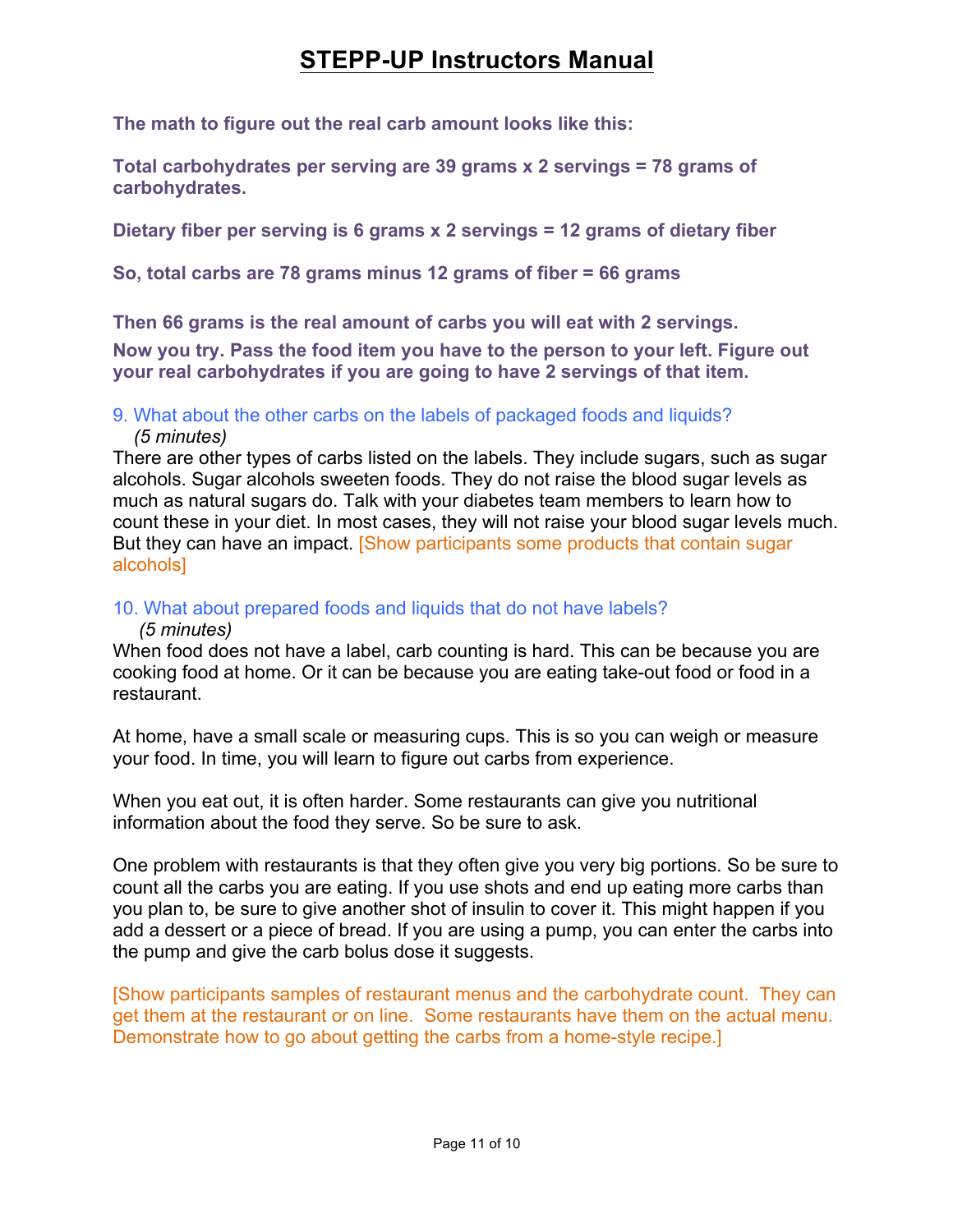## **IV. Wrap Up (5 MINUTES)**

Remind everyone that we will be meeting again in two week, same time and place. Topics for next week: **Insulin Self-Adjustment.**